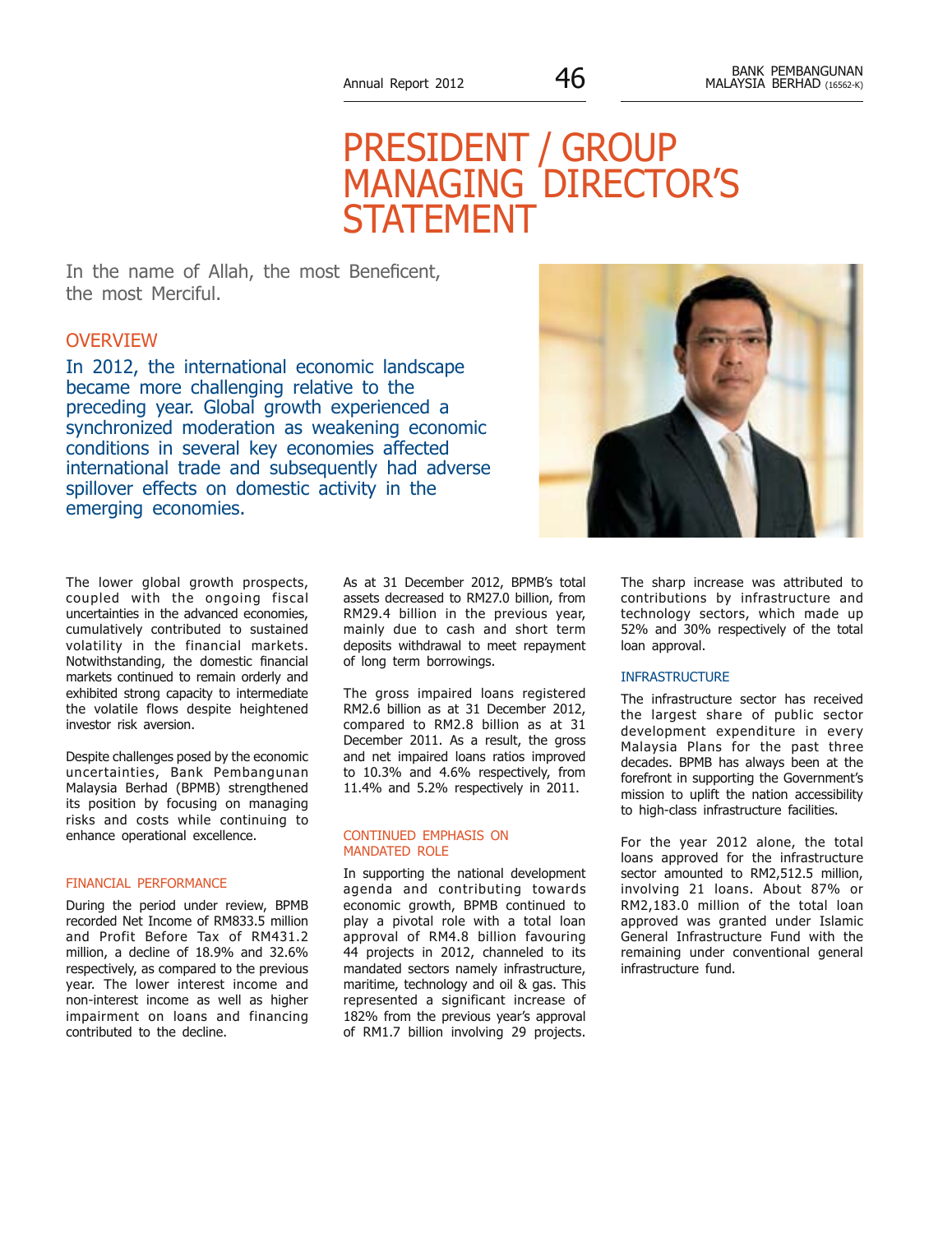

For the past few years, Government has implemented Private Finance Initiatives ("PFI") concept to promote private sector involvement in the provision of public services. The objective of PFI's project is to fulfil the growing needs for various infrastructure projects and to enhance public facilities. BPMB has been actively involved in providing financing to PFI's projects in 2012. BPMB has approved financing through Infrastructure Fund to 7 PFI's project totalling RM1.3 billion.

#### Maritime / Oil and Gas

The market pictured by maritime industry in 2012 was not a bright one, and this is likely to remain unchanged in 2013 as the industry is still beset by a heavy over-supply and persistently weak global trade. It would be an uphill battle for shipping players across all segments, particularly merchant vessels, to survive on the back of low freight rates and high operating costs. The reduced profitability is likely to hamper debt repayment ability, particularly those players that embarked on large debt-fuelled capital expenditure around 2007-2008 when asset valuations had peaked.

Yet, not all are bleak and weary in the maritime industry. Of late, the oil and gas sector has become a new star and saving grace. The unveiling of the Economic Transformation Programme (ETP) has provided a substantial boost to Malaysia's oil and gas sector, which is one of the 12 National Key Economic Areas (NKEAs). Several initiatives, upstream and downstream have shown significant progress providing local players opportunities to capitalize on.

Despite a challenging year due to volatility of the shipping market, BPMB has fulfilled its role by increasing the number of loans approved in the Maritime / Oil and Gas sector. During the year under review, a total of nine applications worth RM896.1 million were approved, indicating an increase of 113% as compared to the previous year. The largest contributor was the shipbuilding and ship-repair sub-sector with RM700.0 million (78%), while the remaining RM196.1 million (22%) were approved to finance four offshore support vessels, one harbour tug and working capital requirement.

BPMB continued to play a pivotal role with a total loan approval of RM4.8 billion favouring 44 projects in 2012, channeled to its mandated sectors namely infrastructure, maritime, technology and oil & gas.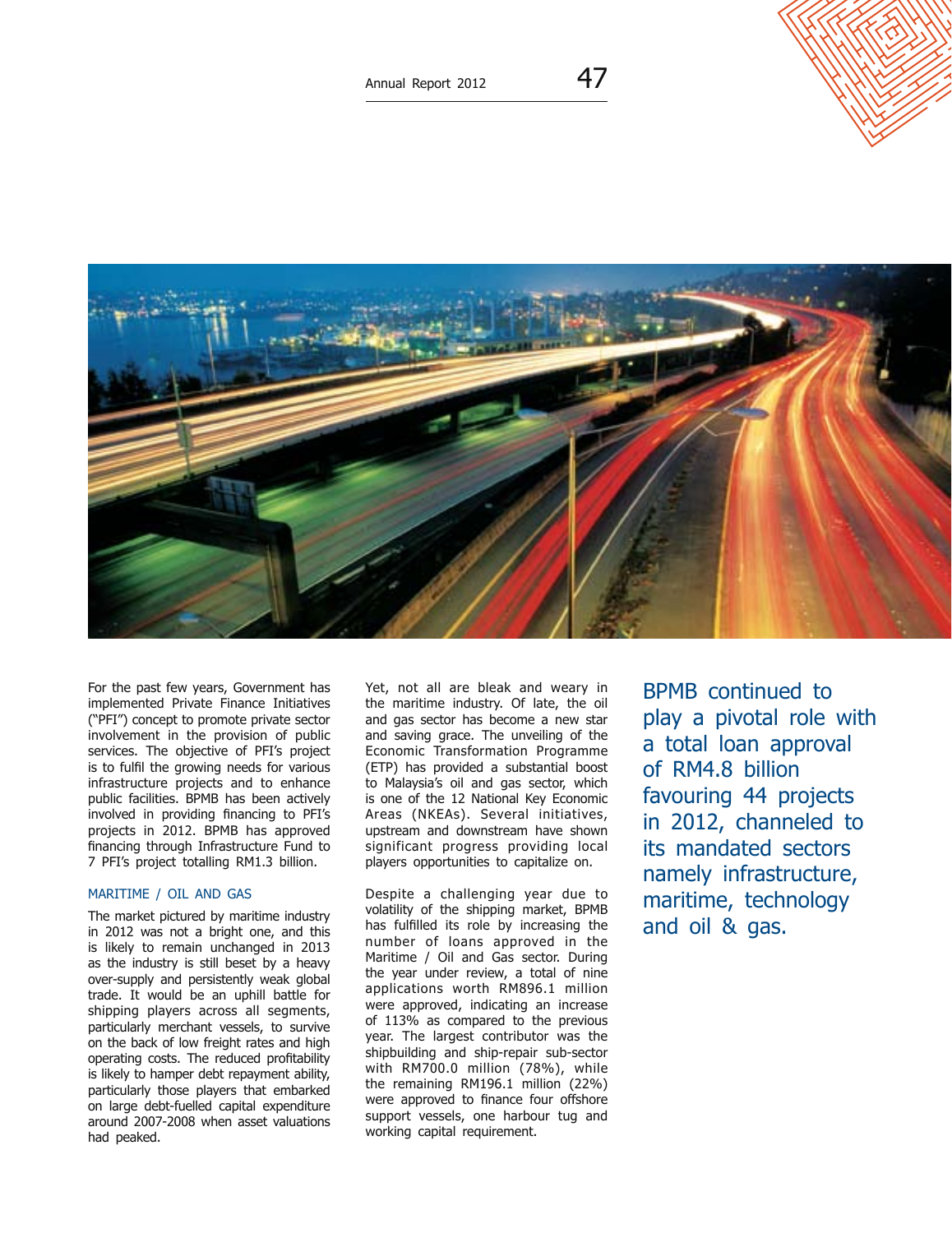#### **TECHNOLOGY**

The global downturn put tremendous pressure on the manufacturing sector which had resulted in lower exports, in particular electronics and electrical products. Nevertheless, BPMB managed to strengthen its presence in the financing of technology sector by recording higher loan approvals in 2012. During the year under review, 14 loans were approved amounting to RM1.4 billion for technology projects.

In supporting the government implementation and promotion for the use of Green Technology, the technology sector had approved five projects under the GTFS scheme amounting to RM93.5 million. The remaining nine projects approved are other technology related projects which amounting to RM1.3 billion.

### ENHANCED OPERATIONAL EFFICIENCY Managing Risks

As banking is about the business of taking risks, our risk management is not focused on purely meeting regulatory requirements, but also ensuring that our capital is directed toward activities that give us optimum risk-reward ratio based on our mandate and business model. Risks, if left unattended within the rapidly changing financial landscape and increased uncertainty, can be detrimental to BPMB. Mitigating risks necessitates credible partners including other financial institutions, to spread our financial risk. However, not all risks can be mitigated, thus careful portfolio management is essential to withstand potential failure.

Risk management cannot be construed as something to be performed by a few individuals or a function. Group Risk Management function was enhanced during the year with the implementation of several critical initiatives. The staff in the business and operational functions, as the first line of defense and being equally responsible for the risk-taking, had undergone a series of risk management awareness and technical courses via inhouse programmes, to equip them with relevant risk management tools.

#### Human Capital Development

In order to cater for the unique requirement of BPMB as a development financial institution and with the talent war prevalent among not only Malaysian banking industry but across the region, succession planning has always been a strong corporate agenda. The initiative on succession planning will be continued to anticipate the need for skilled, agile and committed workforce.

Our approach towards succession planning is anchored on the approved succession planning framework which comprising four iterative phases of talent identification, talent assessment, talent development and talent monitoring. This will require BPMB to be in sync, not only with the needs of the organization, but with the needs of our skilled talent as to retain them through a variety of initiatives. These include implementing other HR strategies such as planning for career development, providing access to professional training, development programmes and providing an attractive remuneration and rewards scheme.

Apart from succession planning, the Bank will continue to inject external talents with valuable experience and insight that will close the gaps in required competencies.

#### MOVING FORWARD

Given the challenging external environment, there remain risks to the economic outlook. The potential reemergence of instability in the euro area and slower growth in Malaysia's major trading partners would affect the Malaysian economy. While pressures